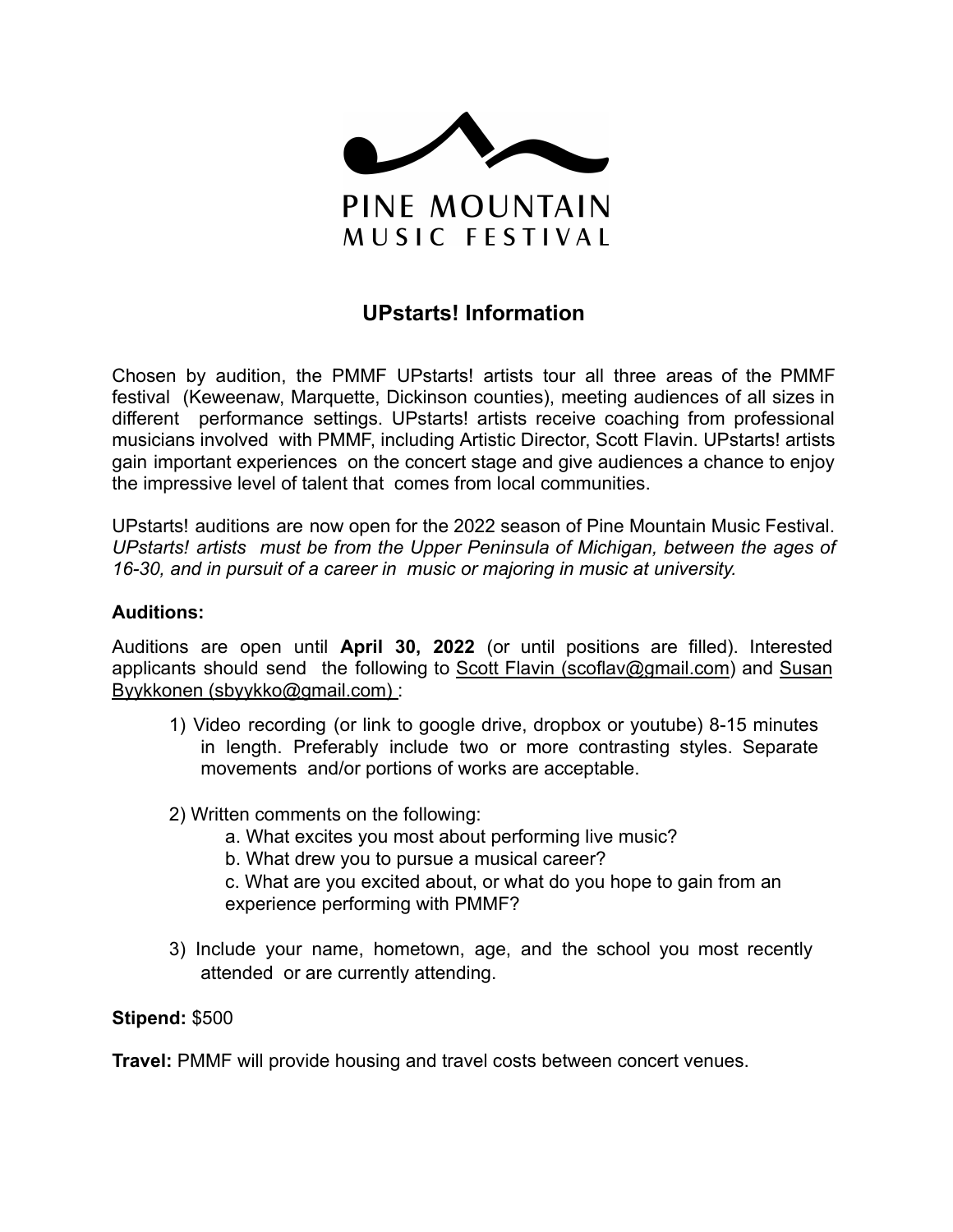# **UPstarts! schedule:**

# Thursday, June 16th

- Rehearsal #1
- HOUGHTON
- MTU Band Room
- (6 9pm ET)

## Friday, June 17th

- Rehearsal #2
- HOUGHTON
- MTU Band Room
- $(2 5pm ET)$

# Saturday, June 18th

- Rehearsal #3
- HOUGHTON
- MTU Band Room
- (12 2pm ET)

## Sunday, June 19th

Soundcheck

- MARQUETTE
- Kaufman Stage
- (3 5:30pm ET)

#### Instrument Petting Zoo

- MARQUETTE, UPstarts! & SSA
- Kaufman Cafeteria
- (6:30 7:15pm ET)

#### **Concert**

- MARQUETTE
- Kaufman Stage
- (7:30pm ET)

# Monday, June 20th

**Soundcheck** 

- CRYSTAL FALLS
- Crystal Theatre
- (3 5:30pm CT)